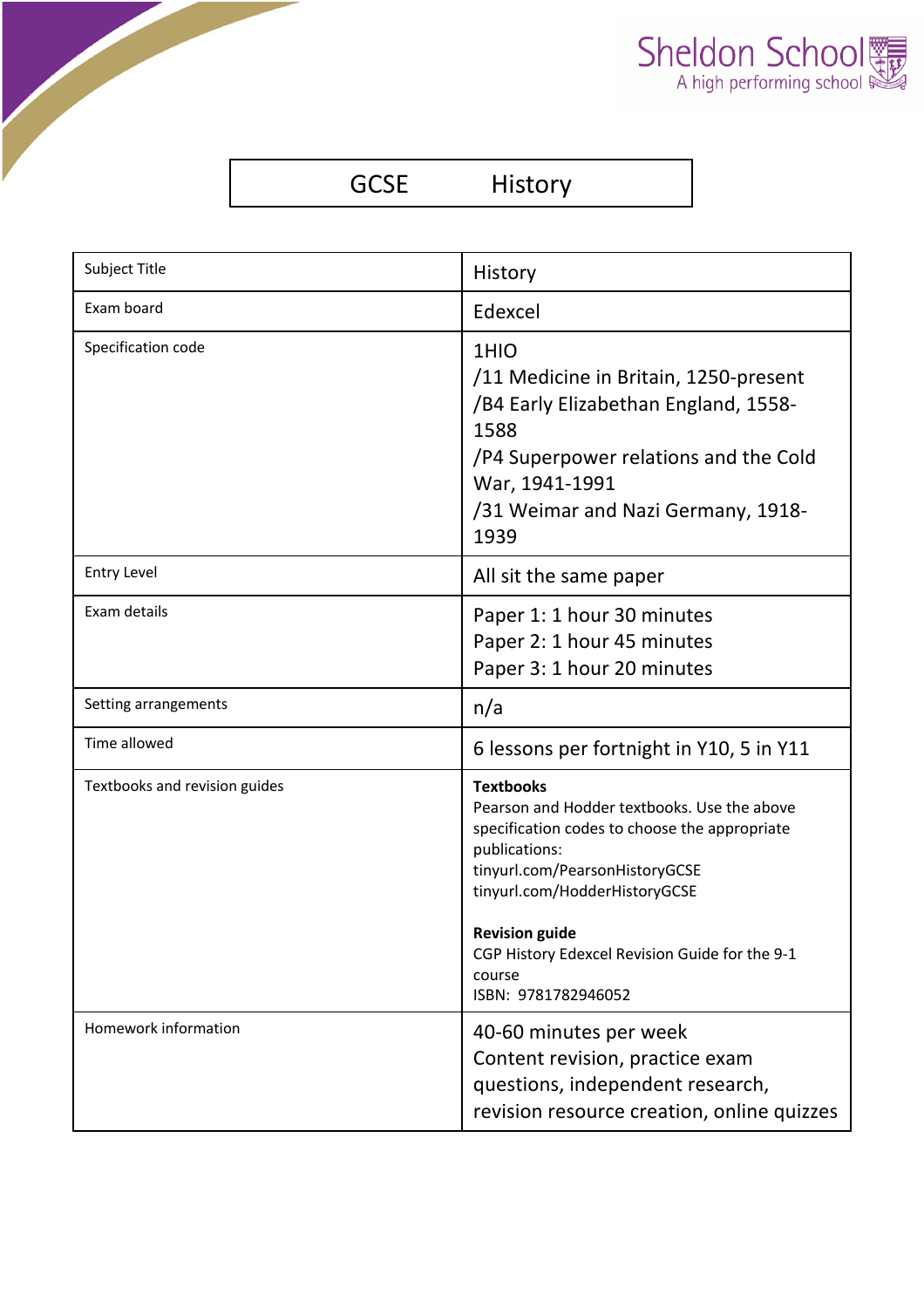| Term           | <b>Topics</b>                                                                                                                                                                                                                                                                        | <b>Skills</b>                                                                                                                                                                                                                              | Assessment                                                                                                                                                                                                                                                                                                                                       |
|----------------|--------------------------------------------------------------------------------------------------------------------------------------------------------------------------------------------------------------------------------------------------------------------------------------|--------------------------------------------------------------------------------------------------------------------------------------------------------------------------------------------------------------------------------------------|--------------------------------------------------------------------------------------------------------------------------------------------------------------------------------------------------------------------------------------------------------------------------------------------------------------------------------------------------|
| Y10<br>$1 + 2$ | The Cold War, 1943-1991<br>The origins of the Cold<br>War, 1941-1958<br>Cold War crises, 1958-70<br>(Berlin, Cuba and<br>Czechoslovakia)<br>The end of the Cold War,<br>1970-1991                                                                                                    | Ability to understand and<br>explain:<br>Consequence, significance,<br>and analytical narrative<br>(finding connections to<br>explain why events unfolded<br>in a certain way)<br>AO1 and AO2                                              | A selection of exam<br>questions based on the<br>following:<br>Explain two<br>consequences of<br>Narrative account<br>Importance of X for Y<br>Regular knowledge tests<br>to aid recall and<br>retention of key<br>information.                                                                                                                  |
| $3 + 4$        | Early Elizabethan England,<br>1558-1588<br>Queen, government and<br>religion, 1558-1569<br>Challenges to Elizabeth at<br>home and abroad, 1569-<br>1588<br>Elizabethan society in the<br>Age of Exploration, 1558-<br>1588                                                           | Ability to understand and<br>explain:<br>Key features, causation,<br>change, continuity,<br>consequence, similarity,<br>difference and significance.<br>AO1 and AO2                                                                        | A selection of exam<br>questions based on the<br>following:<br>Describe two features of<br>Explain why<br>How far do you agree<br>(with a given<br>statement)?<br>Regular knowledge tests<br>to aid recall and<br>retention of key<br>information.<br>Mock examination to<br>include a full Cold War<br>paper and two questions<br>on Elizabeth. |
| $5 + 6$        | Medicine through time,<br>1250-present day<br>Medieval causes,<br>approaches to prevention<br>and treatment.<br>Case Study: The Black Death<br>Renaissance causes,<br>approaches to prevention<br>and treatment.<br>Case studies: The Great<br>Plague; the work of William<br>Harvey | Understanding the nature<br>and process of change and<br>the key factors involved.<br>Explaining the significance of<br>different factors.<br>Developing links between<br>different factors.<br>Make comparisons over time.<br>AO1 and AO2 | A selection of exam<br>questions based on the<br>following:<br>Explain one way<br>(similarity or difference)<br>Explain why<br>How far do you agree<br>(with a given statement)<br>Regular knowledge tests<br>to aid recall and<br>retention of key<br>information.                                                                              |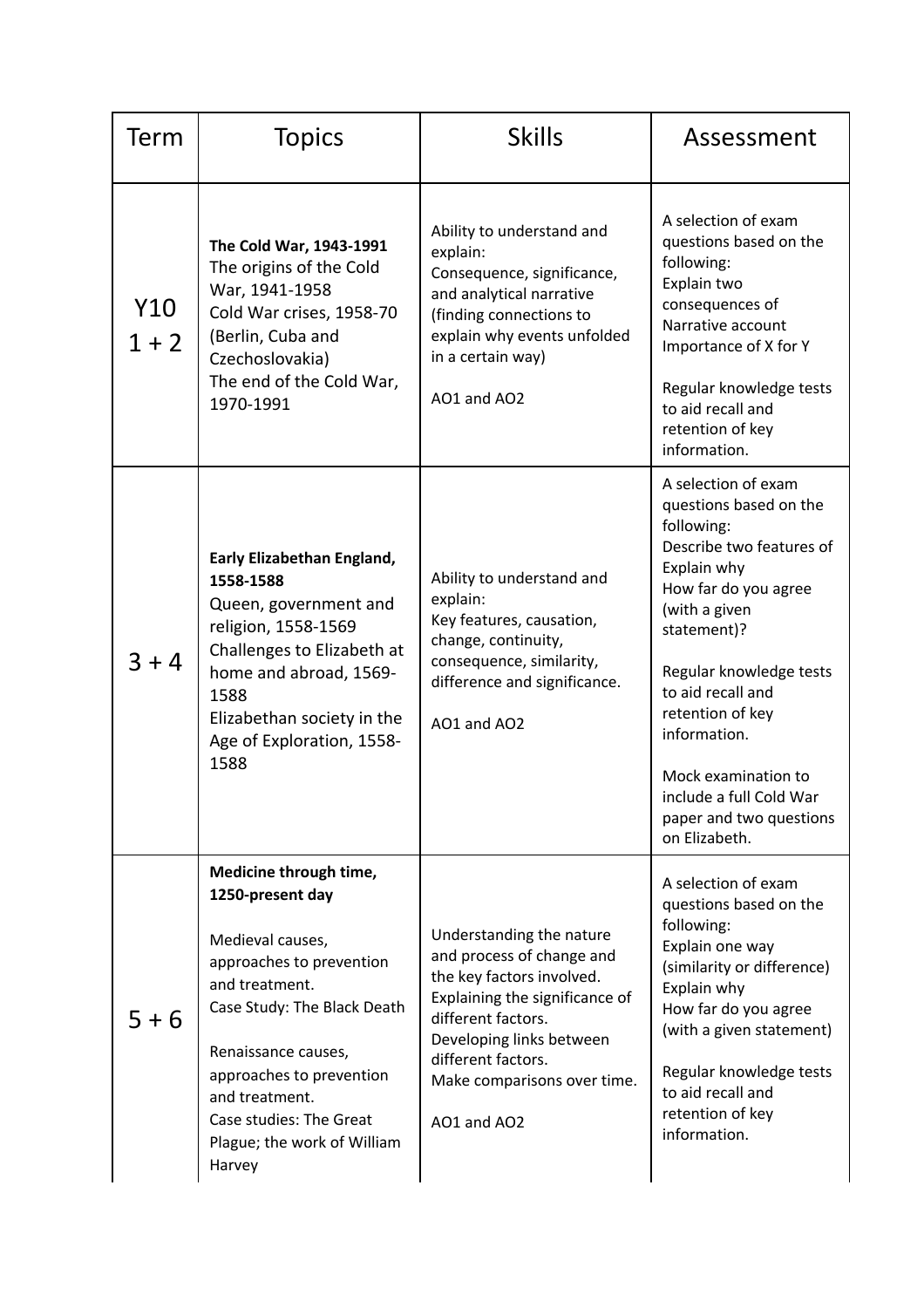| Y11<br>$\mathbf{1}$ | Medicine through time,<br>1250-present day<br>$18th$ and $19th$ century<br>causes, approaches to<br>prevention and<br>treatment.<br>Case Studies: Cholera;<br>Jenner and Vaccinations<br>20 <sup>th</sup> century causes,<br>approaches to prevention<br>and treatment.<br>Case studies: Penicillin;<br>the fight against Lung<br>Cancer | Understanding the nature<br>and process of change and<br>the key factors involved.<br>Explaining the significance of<br>different factors.<br>Developing links between<br>different factors.<br>Make comparisons over time.<br>AO1 and AO2 | A selection of exam<br>questions based on the<br>following:<br>Explain one way<br>(similarity or difference)<br>Explain why<br>How far do you agree<br>(with a given<br>statement)?<br>Regular knowledge tests<br>to aid recall and<br>retention of key<br>information.                                                                              |
|---------------------|------------------------------------------------------------------------------------------------------------------------------------------------------------------------------------------------------------------------------------------------------------------------------------------------------------------------------------------|--------------------------------------------------------------------------------------------------------------------------------------------------------------------------------------------------------------------------------------------|------------------------------------------------------------------------------------------------------------------------------------------------------------------------------------------------------------------------------------------------------------------------------------------------------------------------------------------------------|
| $\overline{2}$      | <b>Medicine on the Western</b><br>Front, 1914-1918<br>Injuries, treatments and the<br>trenches.                                                                                                                                                                                                                                          | Analyse, evaluate and use<br>contemporary sources.<br>Make and support<br>judgements.<br>AO1 and AO3                                                                                                                                       | A selection of exam<br>questions based on the<br>following:<br>Describe two features of<br>How useful are sources A<br>and B (for a particular<br>enquiry)?<br>How would you follow<br>up source B to find out<br>more (about a particular<br>enquiry)?                                                                                              |
| $3 + 4$             | Weimar and Nazi Germany,<br>1918-1939<br>The Weimar Republic,<br>1918-1929<br>Hitler's Rise to Power,<br>1919-1933<br>Nazi control and<br>dictatorship, 1933-1939<br>Life in Nazi Germany,<br>1933-1939                                                                                                                                  | Ability to understand and<br>explain:<br>Causation, analyse and<br>evaluate contemporary<br>sources and later<br>interpretations, using<br>evidence to reach<br>conclusions.<br>AO1, AO2, AO3 and AO4                                      | A selection of exam<br>questions based on the<br>following:<br>Give two things you can<br>infer from source A<br>about<br>Explain why<br>How useful are sources A<br>and $B$<br>What is the main<br>difference between (two<br>interpretations)?<br>Suggest a reason why<br>they differ<br>How far do you agree<br>with interpretation two<br>about? |